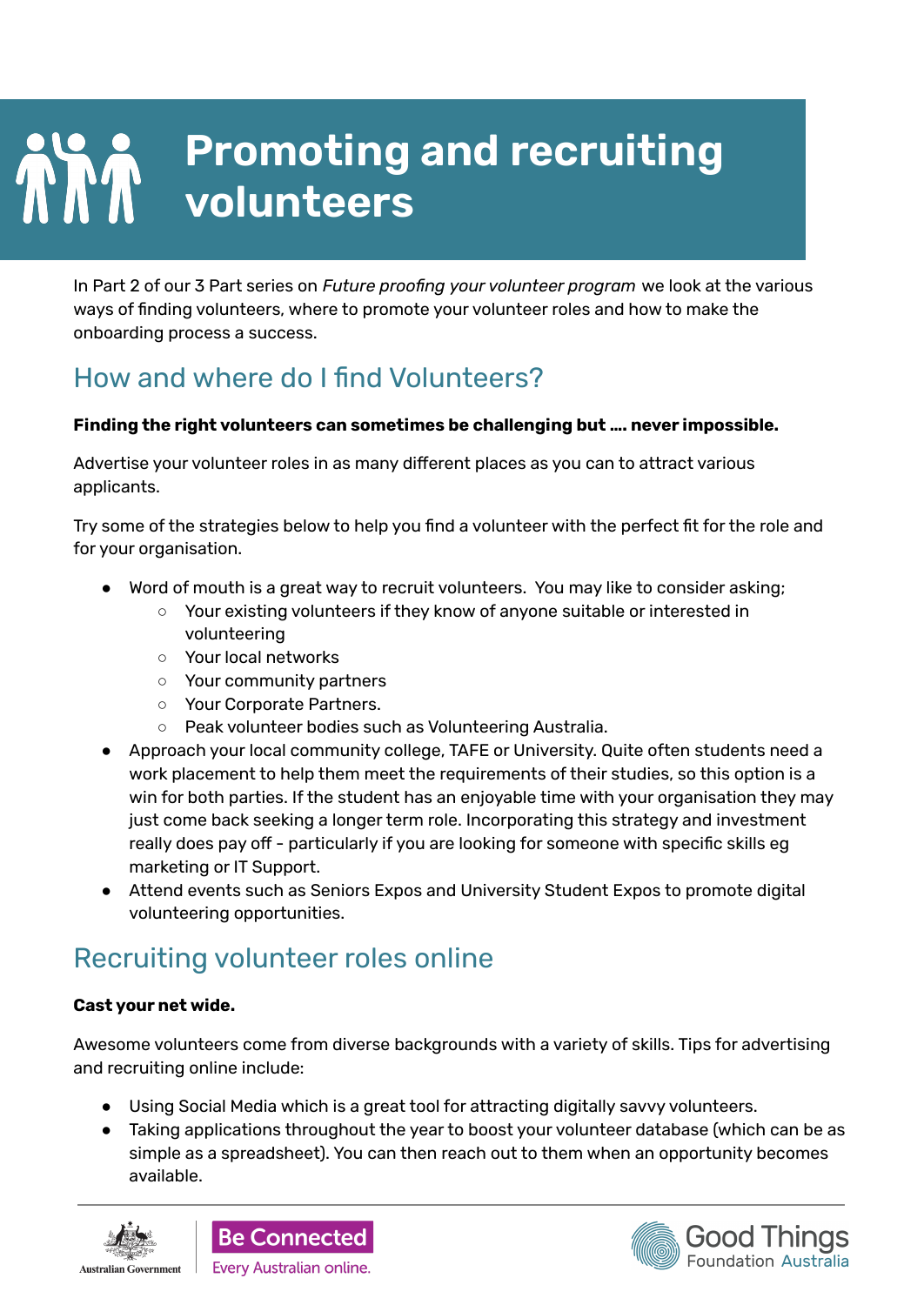- For those volunteers who are passionate about ethics consider advertising on the website https://www.ethicaliobs.com.au/
- Try Seek Volunteering [https://www.volunteer.com.au](https://www.volunteer.com.au/?tracking=SKMAU:main+header)
- Check out Go Volunteer <https://govolunteer.com.au/>
- Approach your state volunteering peak body eg Centre for Volunteering <https://www.volunteering.com.au>

Remember our tips from Part 1 on describing the volunteer role and what people will get out of it clearly.

# Finding a good fit

Take the time to interview your potential volunteer and conduct reference checks, so you know they are the right fit for your organisation. This also helps the volunteer to get to know you and your organisation better.

Check out our tips in Part 1 of this series on planning volunteer recruitment, such as creating position descriptions and knowing the steps they will need to take before they start eg police checks. These will help you to decide if the potential volunteer is a good fit for your organisation.

## Onboarding your volunteers

#### **Make the process fast and seamless.**

Use the volunteers' time wisely right from the outset.

For volunteers with digital skills, consider using an app to allow applicants to submit their documentation quickly and easily. It will paint a positive picture of your organisation and confirms it is a place worth investing in. The bonus for your organisation is that the volunteer can hit the ground running!

Some extra onboarding tips include:

- Consider how you interact with your volunteers from the start. Do you adopt a personalised and meaningful approach or is it mostly transactional?
- Provide choice and control over how the volunteer may like to work. Make time to discuss how this may happen with your new volunteer.
- Offer smaller "opt in" style project work to ease volunteers into the workplace. This allows the volunteer to test if the workplace and type of work is right for them and allows the organisation to ensure they have the "best fit' volunteer for the role.
- Assign tasks that value the volunteers time and the knowledge and skills they hold. This increases the volunteers self confidence and motivation as well as potentially generating a willingness to do more.
- Provide the right resources and tools for the volunteer to be successful. As mentioned in Part 1 of this series, you can secure the right tools and resources by thinking creatively on how to use your Be Connected grant funds.
- Manage the expectations of the volunteer with one-to-one meetings to discuss their skills, experiences and goals. Hold these regularly to ensure your volunteer remains actively engaged and are achieving what you need them to in the role.